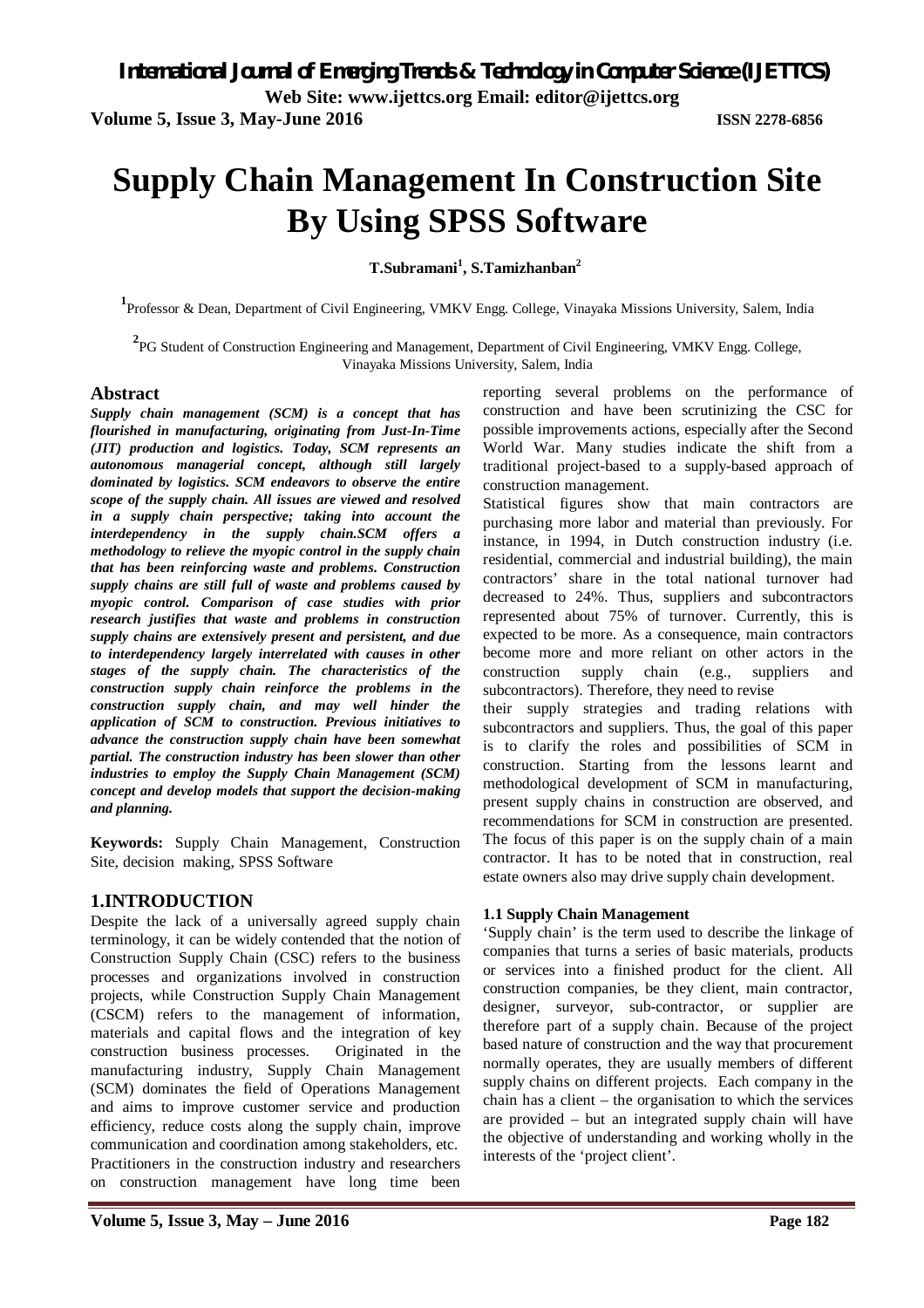#### **Volume 5, Issue 3, May-June 2016 ISSN 2278-6856**

The benefits for individual companies in the supply chain include:

- Reduced real costs, with margins maintenance
- Incentive to remove waste from the process
- Greater certainty of out-turn costs
- Delivery of better underlying value to the client
- More repeat business with key clients
- Greater confidence in longer-term planning

The benefits for end-users and project clients include a more responsive industry delivering facilities that better meet user needs, delivered to time and cost with minimum defects. This in turn creates higher customer satisfaction levels and an improved reputation for the industry.

#### **1.2 Origin Of Supply Chain Management**

SCM is a concept that has originated and flourished in the manufacturing industry. The first signs of SCM were perceptible in the JIT delivery system as part of the Toyota Production System (Shingo 1988). This system aimed to regulate supplies to the Toyota motor factory just in the right - small - amount, just on the right time. The main goal was to decrease inventory drastically, and to regulate the suppliers' interaction with the production line more effectively.After its emergence in the Japanese automotive industry as part of a production system, the conceptual evolution of SCM has resulted in an autonomous status of the concept in industrial management theory, and a distinct subject of scientific research, as discussed in literature on SCM (e.g., Bechtel and Yayaram 1997, Cooper et al. 1997). Along with original SCM approaches, other management concepts (e.g., value chain, extended enterprise) have been influencing the conceptual evolution towards the present understanding of SCM.

There are also other illuminating typologies of SCM. First, there are development issues of SCM, including order information transparency, reduction in variability, synchronising of material owes, management of critical resources and configuration of the supply chain. Second, there are strategies for SCM including establishment of stable partnerships, modular outsourcing of components, design for suitability for manufacture, manufacturing technologies, evolution of the supply chain with the product life cycle, and information acquisition and sharing. Third, there are levels of SCM that can be distinguished. Including initial partnership.

#### **2. METHODOLOGY**

In the literature on SCM, many supply chain methods have been proposed. Most methods address logistical issues of the supply chain, e.g., quality rates, inventory, lead-time and production cost. The methods of pipeline mapping, supply chain modeling and logistics performance measurement analyze stock levels across the supply chain. The LOGI method studies time buffers and controllability problems of the delivery process. Supply

chain costing focuses on cost buildup along the supply chain. Integral methods like value stream mapping and process performance measurement offer a "toolbox" to analyze various issues including lead time and quality defects.(Table.1)

A descriptive research method was adopted in this research by using a well-structured questionnaire for data collection. It was designed to find the solution to the existing problems in the aspect of logistics and supply chain in the cement manufacturing industry in India. The questionnaire consisted of four sections:

- Section 1: provided the demographic details about the respondents.
- Section 2: addressed the organisational information of the cement manufacturing industries.
- Section 3: is focused on questions about the collaborative work in the cement manufacturing industry with regard to logistics and supply chain management.
- Section 4: addressed the effectiveness, performance and information distribution in the logistics environment.

The collected data was analysed using statistical analysis software package (SPSS) and also, Microsoft Excel Ranking function was used to compute the rank of mean scores of responses. This was based on the percentage responses to the 5-point Likert-type scale. The ranking enabled the importance of individual statements, problems, parameters and key performance indicators to be evaluated relative to each other.

**Table 1:** Characteristic differences between traditional ways of managing the supply chain and SCM

| Element                                                        | Traditional management                                                                                                | Supply chain management                                                                                                       |  |  |  |  |  |
|----------------------------------------------------------------|-----------------------------------------------------------------------------------------------------------------------|-------------------------------------------------------------------------------------------------------------------------------|--|--|--|--|--|
| Inventory management<br>approach                               | Independent efforts                                                                                                   | Joint reduction of channel<br>inventories                                                                                     |  |  |  |  |  |
| Total cost approach                                            | Minimize firm costs                                                                                                   | Channel-wide cost efficiencies                                                                                                |  |  |  |  |  |
| Time horizon                                                   | Short term                                                                                                            | Long term                                                                                                                     |  |  |  |  |  |
| Amount of information<br>sharing and monitoring                | Limited to needs of current<br>transaction                                                                            | As required for planning and<br>monitoring processes                                                                          |  |  |  |  |  |
| Amount of coordination<br>of multiple levels in the<br>channel | Single contact for the transaction<br>between channel pairs                                                           | Multiple contacts between levels in<br>firms and levels of channel                                                            |  |  |  |  |  |
| Joint planning                                                 | Transaction-based                                                                                                     | Ongoing                                                                                                                       |  |  |  |  |  |
| Compatibility of<br>corporate philosophies                     | Not relevant                                                                                                          | Compatibility at least for key<br>relationships                                                                               |  |  |  |  |  |
| Breadth of supplier<br>base                                    | Large to increase competition<br>and spread risks                                                                     | Small to increase coordination                                                                                                |  |  |  |  |  |
| Channel leadership                                             | Not needed                                                                                                            | Needed for coordination focus                                                                                                 |  |  |  |  |  |
| Amount of sharing risks<br>and rewards                         | Each on its own                                                                                                       | Risks and rewards shared over the<br>long term                                                                                |  |  |  |  |  |
| Speed of operations,<br>information and<br>inventory levels    | "Warehouse" orientation<br>(storage, safety stock)<br>interrupted by barriers to flows;<br>localized to channel pairs | "Distribution center" orientation<br>(inventory velocity) interconnecting<br>flows; JIT, quick response across<br>the channel |  |  |  |  |  |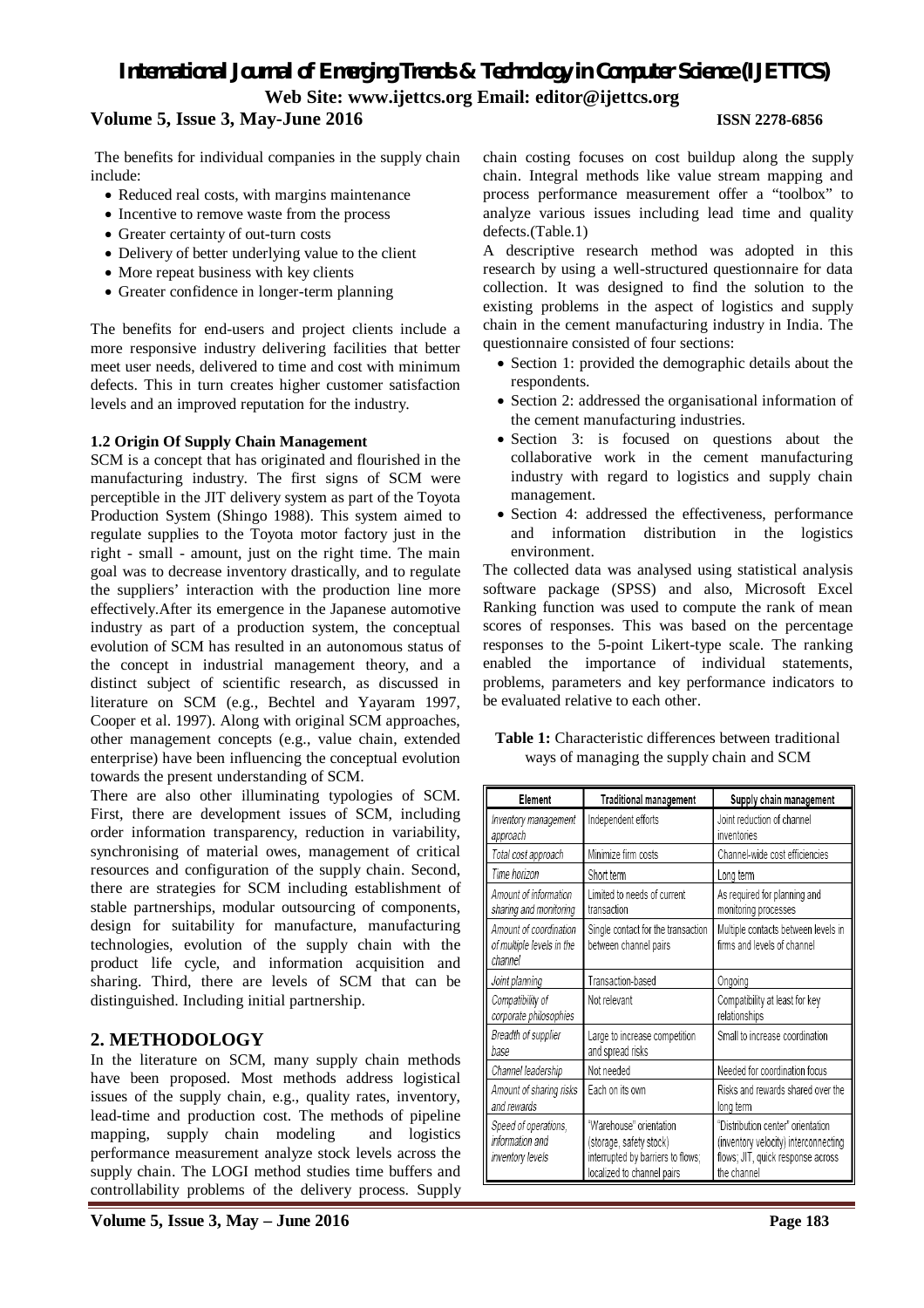Besides assessing and improving the supply chain, other elements are essential to the methodology of SCM. A generic methodology of SCM can be deduced combining and generalizing the commonalities of different SCM methods. In a way, the SCM methodology bears resemblance to the Deming Cycle. Generically, the methodology of SCM consists of four main elements: (1) Supply chain assessment, (2) Supply chain redesign, (3) Supply chain control, and (4) Continuous supply chain improvement.



**Figure. 1** Generic SCM methodology compared to the Deming Cycle

The first step is to assess the current process across the supply chain in order to detect actual waste and problems. The issue here is to find the causality between the waste and problems, and locate their root causes. Once the causality is understood, and having found out about the root causes, the next step is to redesign the supply chain in order to introduce structural resolution of the problems. This includes redistribution of roles, tasks and responsibilities among the actors in the supply chain, and a review of procedures. The next step is to control the supply chain according to its new configuration. An important part of the control is the installation of a monitoring mechanism to continuously assess how the supply chain operates. This includes systems to measure and estimate waste across the supply chain process, and feedback systems to discuss and evaluate underlying problems. The objective is to continuously identify new opportunities, and find new initiatives to develop the supply chain. In fact, this continuous improvement implies the ongoing evaluation of the supply chain process, and the recurring deployment of the previous three steps: assessment, redesign and control.(Figure.1)

#### **2.1 Conceptual Models**

A remarkable percentage of the model-based literature on CSCM pertains to conceptual or symbolic or process models.Most of them focus on information flows and aim to improve the communication and coordination between supply chain members. In this context, there are CSC models that propound an e-business infrastructure, information technologies, enhanced communication, collaboration, learning, total quality management, strategic partnerships, third-party logistics, information management platforms, information and communication hubs, information technology-based lean ideas and open

information channels. The conceptual model of circumscribes the adoption of Building Information Modeling (BIM) in CSC which offers great potentials of information exchange and collaboration. In the literature we may also find models that assess the progression of SCM in construction, adopting principles of the so-called maturity models in manufacturing and aerospace. Reference presents a CSC maturity model which describes the maturity stages of CSC business processes with respect to the level of functional, multi-project and multi-firm integration achieved. Another maturity model defines assessment criteria and procedures to measure qualitatively the maturity level of CSC relationships which range for traditional adversary to fully collaborative.

#### **2.2 Optimization Models**

As far as optimization modeling of CSC is concerned, the research is also heterogeneous, but more limited. Although optimization studies make up a major and sizable share of the general SCM research (in manufacturing, automotive and chemical industries), there are a few cases for CSCM (see Table ΙΙ), by means of either mathematical programming or simulation-based optimization. The two-level programming model of for collaborative scheduling in CSCM provides a compromising schedule to different supply chain partners with regard to profit maximization at two hierarchical stages. The bi-level (or two level) programming decision model of is a client-led negotiation process with the contractor which finds the optimal selection of the revenue incentive intensity and achieves a time-cost equilibrium with regard to optimization of net revenue. In a model for CSC design and behavior analysis is created using the SCOR process model and simulation software, including also optimization of the procurement behavior with metaheuristics methods.

It is likely to be impractical to establish long-term relationships with all members of the supply chain. So you should start by establishing relationships with those suppliers and sub-contractors who are critical to your delivery to the market of better products at lower cost and higher quality. These are your strategic supply chain partners or 'first tier suppliers'. It is vital that you take time and care to establish which companies fulfil the criteria that you set (or have the potential to do so) and that they have similar interests to you in developing long term relations. A successful supply chain of first tier suppliers is a manageable objective. In time you may plan for each of your suppliers to have similar chains, but don't try to conquer the world in one go.

#### **Evaluate and compare potential first tier suppliers' strengths and capabilities in the following areas:**

- The strength of the existing relationship
- Technical capability and reputation
- design capability and innovation record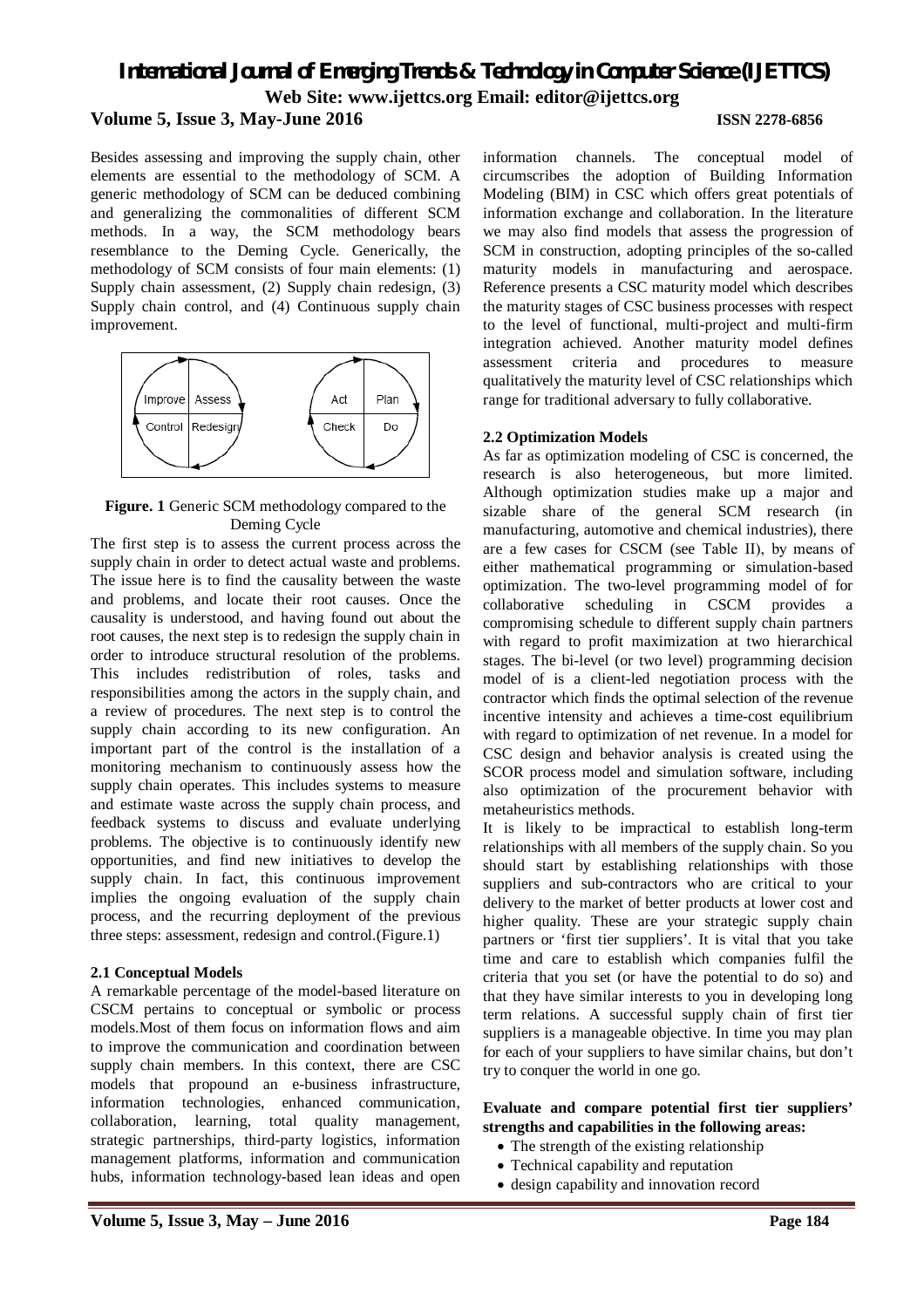- Size and market position
- Management style

Remember you are seeking partners capable of reliably supplying you with products and services at competitive prices. Success will deliver mutual commercial benefit through greater success in the market, based on increasingly satisfied clients. All parties in the supply chain must be committed to working for the long term on the basis of continuous improvement and innovation. If anyone is inclined to quit when the going gets tough, the supply chain will fail.

#### **Involving the designer in the supply chain is essential to long-term success.**

For a whole project supply chain, there may be a number of professional design teams (architect, structural engineer, services engineer) that need to be involved. On the other hand, where the supply chain is established to deliver a component, the designer may be embedded within one of the supply chain partners. Either way, the designer's role is central to delivering:

- Optional functionality
- Lowest cost of ownership through a value for money focus on lowest through-life cost
- Safe construction using least amount labour and minimum waste.

#### **2.3 Evaluating The Model-Based Cscm Literature**

The most adopted modeling approach in CSCM is by far conceptual followed by mathematical modeling. Mathematical models are mostly simulation studies and the optimization paradigms are quite limited. In conceptual and simulation models, there are some studies trying to transfer and transform SCM models from manufacturing to construction. For example, exploits similarities of house building industry, a subset of construction industry, with manufacturing and base their model on IOBPCS developed in manufacturing. Reference adapts the SCOR model to the characteristics of construction, while develops a construction oriented model based on maturity models of other industries. It could be argued that especially the field of CSC optimization needs not just adaptations but ad-hoc analytical models capturing the intrinsic construction problems. Accordingly, the application of mathematical programming which is perfectly suited to the support of resource allocation decisions and is widely used is SCM, has been very limited in the case of the construction industry  $\Box$  most publications on CSC optimization have appeared during the last five years.

All the optimization models presented are single-period or do not incorporate a time dimension at all, which does not allow for a long-term evaluation of decision making. Conceptual models for CSCM are mostly descriptive and,except for few instances, are not specific enough to be

tested by means of case studies and pilot projects neither can be easily expressed from a quantitative point of view. Even if some conceptual models are evaluated by means of expert interviews and simple case studies, their authors refer to standard comprehensive assessment methods for sound validation and future research.For such a fragmented industry, it is important to develop models that either are reusable or integrate flows of construction processes across several projects and periods of time. So far, quantitative CSC models show limited or none reusability and neither are designed in the direction of establishing as many continuous flows as possible within a wider supply network. Added to this, simulation models, which are common in the CSC literature, are modeling

approaches that usually do not stress reusability because they are not developed to find solution to a problem, but to describe a system under investigation and gain insights into its internal mechanism.

It is also remarkable that the final product to be delivered to the client through the CSC is not well defined in the proposed models. Some models are restricted to the products manufactured for use in the construction industry. The

perception that the construction project is the "final product" to be delivered is not always present in CSC models, despite the fact that most CSCM problems should be managed in this context and not in a sub-product level. Despite the fact that construction production is primarily a site production combining fabrication and assembly, many researchers also refer to an off-site production which evolves upstream in the supply chain by prefabrication, modularization and preassembly.

Thus, it would be appropriate to clarify whether models pertain to construction or manufacturing of construction materials. Through the lens of Operations Research, mathematical models of CSCM fall under the hard OR domain, but we cannot accordingly relate any model with soft OR. The optimization and simulation approaches of problem-solving are based on analytical thinking and are indicative of the so called hard OR methodology. The essential feature of hard OR is the construction of mathematical models that objectively and quantitatively represent the problems under study. Soft OR includes qualitative and systems thinking-based models for structuring messy problems and supporting group decision making with conflicting goals.

#### **3. SUPPLY CHAIN MANAGEMENT**

#### **3.1 Supply Chain Management**

Supply chain' is the term used to describe the linkage of companies that turns a series of basic materials, products or services into a finished product for the client. All construction companies, be they client, main contractor, designer, surveyor, sub-contractor, or supplier are therefore part of a supply chain. Because of the project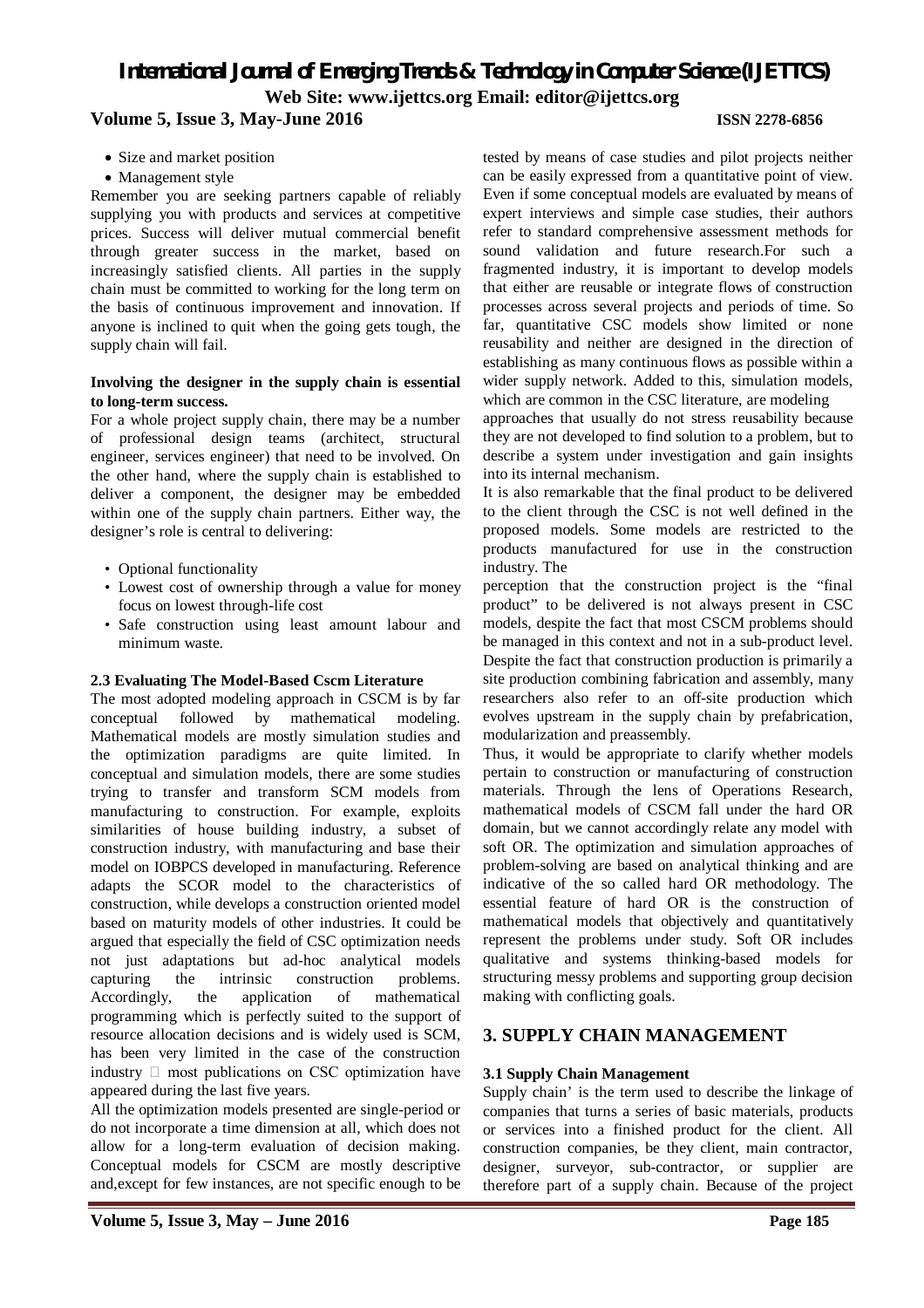#### **Volume 5, Issue 3, May-June 2016 ISSN 2278-6856**

based nature of construction and the way that procurement normally operates, they are usually members of different supply chains on different projects. Each company in the chain has a client – the organisation to which the services are provided – but an integrated supply chain will have the objective of understanding and working wholly in the interests of the 'project client'.

The benefits for individual companies in the supply chain include:

- Reduced real costs, with margins maintenance
- Incentive to remove waste from the process
- Greater certainty of out-turn costs
- Delivery of better underlying value to the client
- More repeat business with key clients
- Greater confidence in longer-term planning

The benefits for end-users and project clients include a more responsive industry delivering facilities that better meet user needs, delivered to time and cost with minimum defects. This in turn creates higher customer satisfaction levels and an improved reputation for the industry.

#### **3.2 Origin Of Supply Chain Management**

SCM is a concept that originated and flourished in the manufacturing industry. The "rst visible signs of SCM were in the JIT delivery system, as part of the Toyota Production System. This system aimed to regulate supplies to the Toyota motor factory just in the right\*small\*amount, just in the right time. The main goal of this system was to drastically decrease inventories, and to e!ectively regulate the suppliers' interaction with the production line. Another stimulus for SCM originated in the "eld of quality control. As early as 1950, in an address to Japanese industrial leaders, Deming suggested that working with the supplier as a partner in a long-term relationship of loyalty and trust would improve the quality and decrease the costs of production.

After its emergence in the Japanese automotive industry as part of a production system, the conceptual evolution of SCM has resulted in an autonomous status of the concept in industrial management theory, and a distinct subject of scientific research, as discussed in literature on SCM. In addition to the Japanese influence, Western scholars like Burbridge and Forrester provided early contributions to the understanding of supply chains. Along with original SCM approaches, other management concepts (e.g. value chain, extended enterprise) have influenced its conceptual evolution,which has led to the present understanding of SCM.(Figure.2)



**Figure. 2** Generic configuration of a supply chain in manufacturing

#### **3.3 Concept Of Supply Chain Management**

The supply chain has been defined as `the network of organisations that are involved, through upstream and downstream linkages, in the different processes and activities that produce value in the form of products and services in the hands of the ultimate customer.SCM views the entire supply chain, rather than just the next part or level, and aims to increase transparency and alignment of the supply chain's co-ordination and configuration, regardless of functional or corporate boundaries. The basic idea of SCM is to recognize the interdependency in the supply chain, and thereby improve its configuration and control based on such factors as integration of business processes.

#### **3.4 The Roles Of Supply Chain Management In Construction**

#### **3.4.1 Characteristics Of Construction Supply Chains**

In terms of structure and function, the construction supply chain is characterised by the following elements:

- It is a converging supply chain directing all materials to the construction site where the object is assembled from incoming materials. The `construction factory is set up around the single product, in contrast to manufacturing systems where multiple products pass through the factory, and are distributed to many customers.
- It is, apart from rare exceptions, a temporary supply chain producing one-o! construction projects through repeated reconfiguration of project organisations. As a result, the construction supply chain is typified by instability, fragmentation, and especially by the separation between the design and the construction of the built object.
- It is a typical make-to-order supply chain, with every project creating a new product or prototype. There is little repetition, again with minor exceptions. The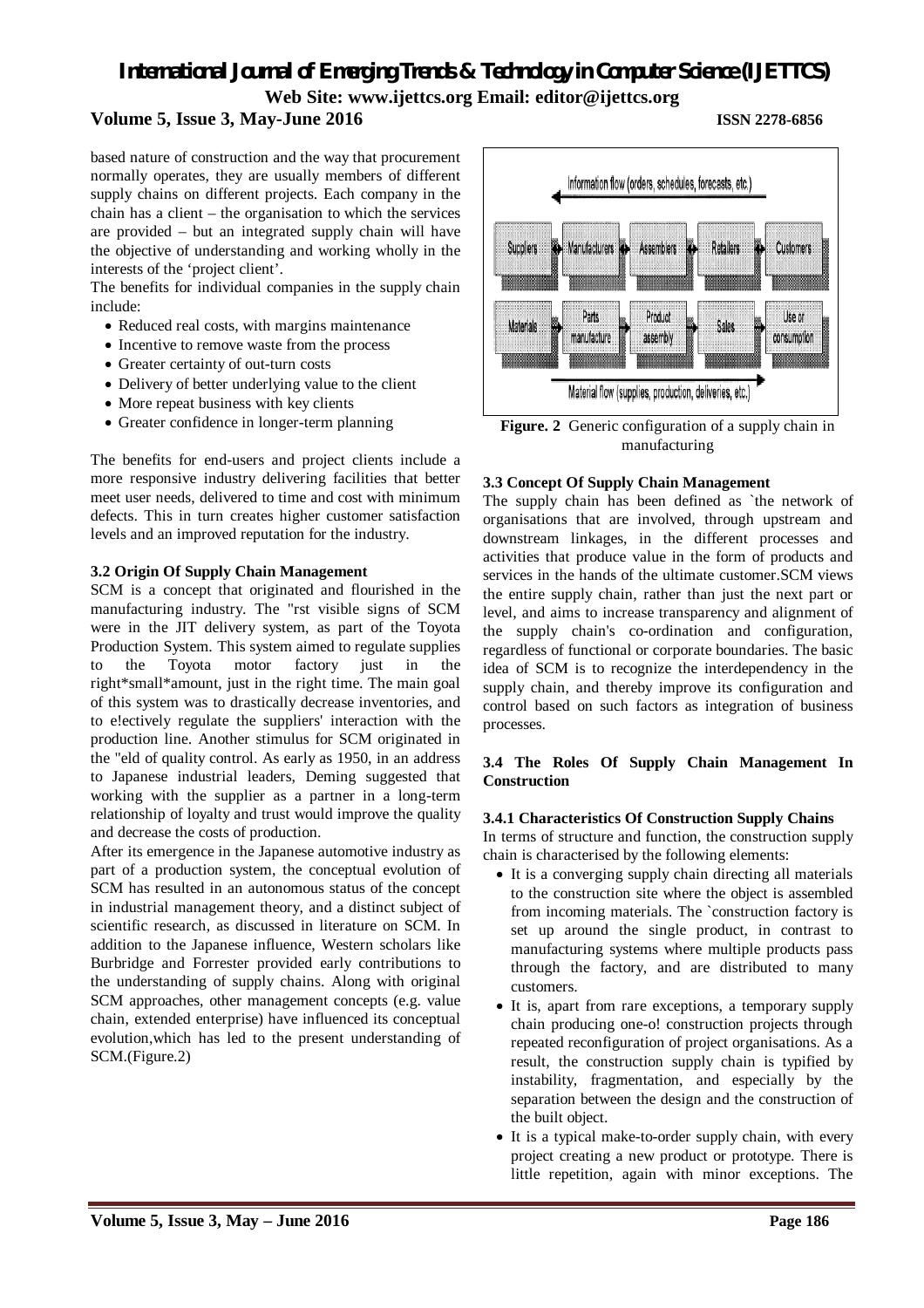#### **Volume 5, Issue 3, May-June 2016 ISSN 2278-6856**

process can be very similar, however, for projects of a particular kind.

- Ways to achieve a successful supply chain management could be the following:
- To manage the resources of supply strategically in order to reduce the total cost of owning materials and services.



**Figure. 3** The four roles of supply chain management in construction.

- To pay attention to market signals and align demand planning accordingly, across the supply chain, ensuring consistent forecasts and optimal resource allocation. Customize the logistics network to the service requirements and profitability of customer segments.
- Segment the customers, based on the service needs of district groups, and adapt the supply chain to serve these segments profitability.
- Adopt channel-spanning performance measures to gauge the collective success in reaching the end user effectively and efficiently.(Figure.3)

Transportation plays an important role in both moving purchased goods from suppliers to the buying organization and moving finished goods to the customers. More so, due to the important role that it plays in the supply chain. It is an obvious fact that products are rarely produced and consumed in the same location, as such; transportation is a significant component of the costs that most supply chains incur. Transport is typically regarded as a nonvalue adding activity in the supply chain, although the challenges make the assumption that it plays an essential role in the supply chain; and if managed accordingly, it can allow supply chains to work more effectively and efficiently.(Figure.4)



**Figure. 4** Supply chain for cement production

#### **3.4.2 Road, Relative Costs And Operating Mode**

Although the fixed cost is very low, since the physical transport infrastructure, such as the motorway are in place through public funding, the variable cost is medium in terms of rising cost of fuel, cost of maintenance and the increasing use of road and congestion charges. In respect of operating characteristics, the road as a mode of transport scores favourably on speed, availability, dependability and frequency; but it does not fare so well on capability, due to the limited capacity on weight and volume. Uniquely among transport modes, it can allow direct access to consignor and consignee sites.

#### **3.4.3 Rail, Relative Costs And Operating Mode**

The fixed costs of rail system are high; while the variable cost is relatively low. The fixed costs are high, due to the expensive equipment requirements, such as the locomotives, wagons, tracks and facilities, such as freight terminals. On relative operating characteristics, rail is considered good on speed, dependability and especially the capability to move larger quantities of freight.

#### **3.4.4 Air, Relative Costs And Operating Mode**

Fixed costs are on the lower side; but there are high variable costs that include fuel, maintenance, security requirements etc. The main advantages of air is speed; but it is however limited in uplift capacity. Similarly, other modes of transport are required to take freight to and from the airports; thus air cannot directly link the individual consignor and consignee.

#### **3.4.5water, Relative Costs As Well As The Operating Mode**

The fixed costs of using water as a means of transport system are on the medium side, this includes vessels, handling equipment and terminals. Variable costs are low, due to the economies of scale that can be enjoyed from carrying large volumes of freight. This is the main advantage of the water mode, together with its capability to transport large volumes of freight like air; but it cannot offer consignor-to-consignee connectivity, and vessels are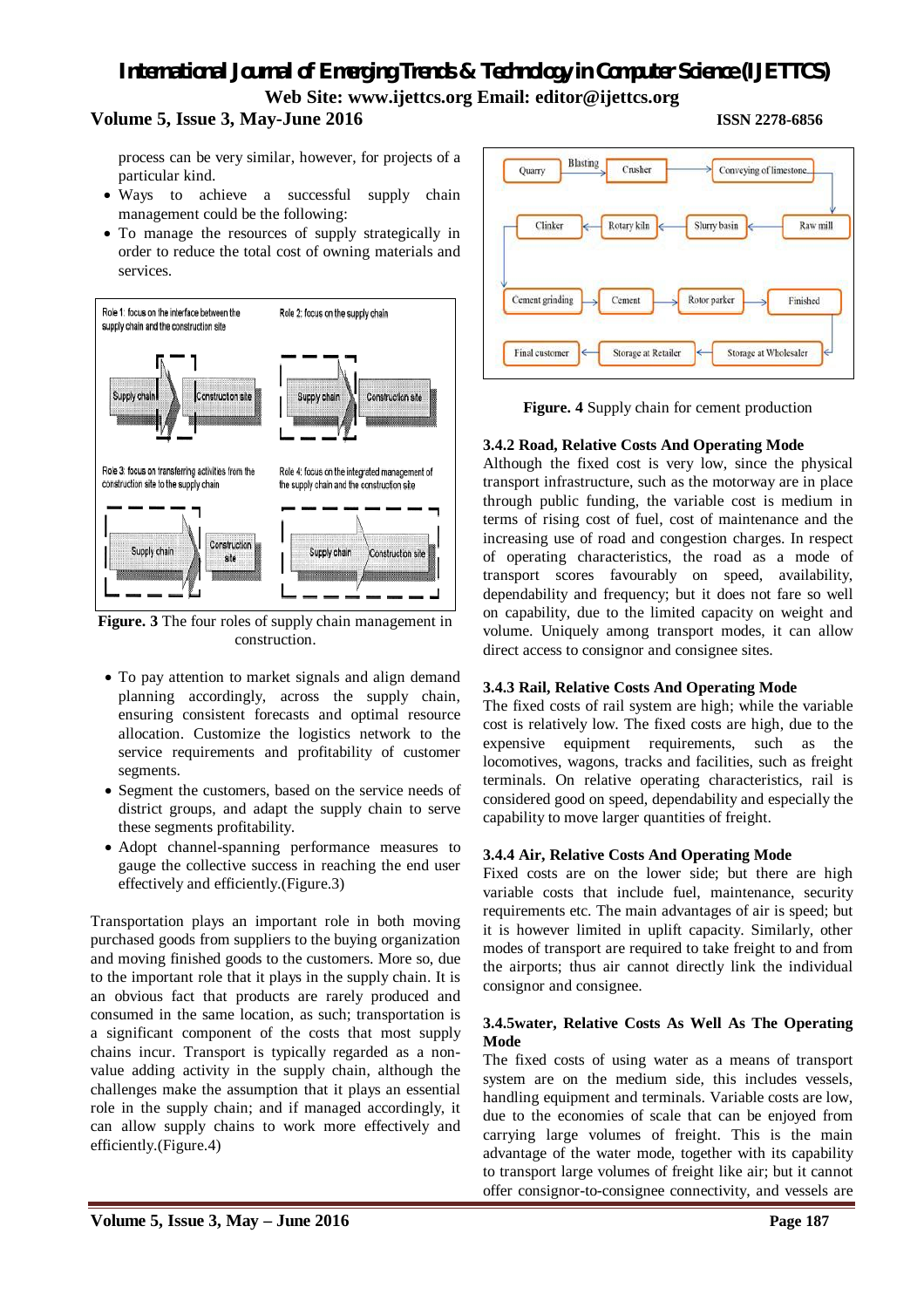#### **Volume 5, Issue 3, May-June 2016 ISSN 2278-6856**

sometimes limited in terms of what ports they can use. It is also quite a slow mode.

#### **3.4.6 Pipeline, Relative Costs And Operating Mode**

Fixed costs are high, due to rights of way, construction and installation, but the variable cost is relatively low; and generally, this encompasses routine maintenance and ongoing inspection/security. On operational characteristics,

the dependability is excellent; but this mode can only be used in very limited situations and prone to the danger of bunkering. Figure 5 shows Generic configuration of a traditional supply chain in residential building



**Figure 5** Generic configuration of a traditional supply chain in residential building



|             | Case study 1                                                                                                                                                                                                                                                                                                                                                                                                                                       | Case study 2                                                                                                                                                                                                                                                                                                                                                              |  |  |  |  |  |
|-------------|----------------------------------------------------------------------------------------------------------------------------------------------------------------------------------------------------------------------------------------------------------------------------------------------------------------------------------------------------------------------------------------------------------------------------------------------------|---------------------------------------------------------------------------------------------------------------------------------------------------------------------------------------------------------------------------------------------------------------------------------------------------------------------------------------------------------------------------|--|--|--|--|--|
| Description | This case study refers to time<br>measurement to detect and analyze time<br>buffers in a part of a supply chain process<br>of concrete wall elements including the<br>excavation and delivery of sand, the<br>fabrication and delivery of elements, and<br>the site installation of elements                                                                                                                                                       | Involves problem analysis to identify<br>and locate controllability problems in a<br>part of a chain process of composite<br>façade elements. The observed part<br>included the job preparation, price<br>bargaining, engineering, assembly,<br>and site installation of the elements                                                                                     |  |  |  |  |  |
| Objective   | Analysis of the time use along the<br>process in order to get insight in the time<br>buildup, and the magnitude and location<br>of time buffers.                                                                                                                                                                                                                                                                                                   | Analysis of the controllability problems<br>along the process in order to get<br>insight in the occurrence and causality<br>among the problems and their causes.                                                                                                                                                                                                          |  |  |  |  |  |
| Method      | Decomposition of the process in sub-<br>processes and activities<br>Time measurement of the activities<br>Categorizing time use per activity:<br>wasted, non-value-adding, value-adding<br>Locating and quantifying time buffers<br>Composing the process time buildup                                                                                                                                                                             | Decomposing the process in sub-<br>processes<br>Uncovering the controllability<br>problems per sub-process<br>Identifying and locating the causes<br>Finding connections between the<br>problems and causes                                                                                                                                                               |  |  |  |  |  |
| Results     | It appeared that at the beginning and the<br>end of the sub-processes remarkable time<br>buffers occurred. The time buffers were<br>particularly due to inventory and delays.<br>The share of the time buffers compared to<br>the total lead-time was quite large (70-<br>80%). Underlying problems of the time<br>buffers included separate planning. The<br>problems referred to various root causes<br>including inter-organizational barriers. | The controllability problems were<br>numerous. Root causes included non-<br>collaborative working relations<br>between parties, and adversarial<br>bargaining. Most problems that were<br>encountered on an operational and<br>managerial level were caused by<br>strategic and cultural issues. These<br>included lacking common targets,<br>reluctance and opportunism. |  |  |  |  |  |



Figure 6: General Approach to Supply Chain Development

#### **3.5 Analysis Of The Present Status Of Construction Supply Chains**

The status and characteristics of present construction supply chains have been investigated in three case studies, carried out in India.The supply chains that were observed were randomly chosen and were each representative of a `typical supply chain and make-to-order construction process.

All of the observed supply chains consisted of follows of prefabricated components. Thus, development from the point of view of role 3 (transferring activities from the site to the supply chain) was present in the supply chains studied. In addition, the contractors involved had carried out sporadic improvement initiatives for realising role 1 (interface between the site and the supply chain).

Initially, the case studies analysed the symptoms of deficient site activities (i.e. waste and problems) and the impact of the supply chain on the performance of site activities (referring to role 1 of SCM). Then further analyses sought out the root causes of the symptoms leading to the domain of role 2 (improving the supply chain) as well as roles 3 and 4 of SCM (transferring activities from the site to the supply chain, and integrated management of the supply chain and the site,Table.3 and Figure.6)

**Case study 1:** Time Buffers: The first case study represented a time measurement of the production and delivery process in a supply chain for concrete fac7ade elements in a housing project. Time buffers appeared to be mainly located in between the sub-processes; separating the sub-processes in order to cope with variability and non-synchronicity on either side of the buffers. The time buffers had a large impact on the build-up of time in the total process.

**Case study 2:** controllability problems: The second case study represented an analysis of controllability problems in the production and delivery process for composite facade elements preceded by planning, engineering and bargaining activities in a housing project. The

**Volume 5, Issue 3, May – June 2016 Page 188**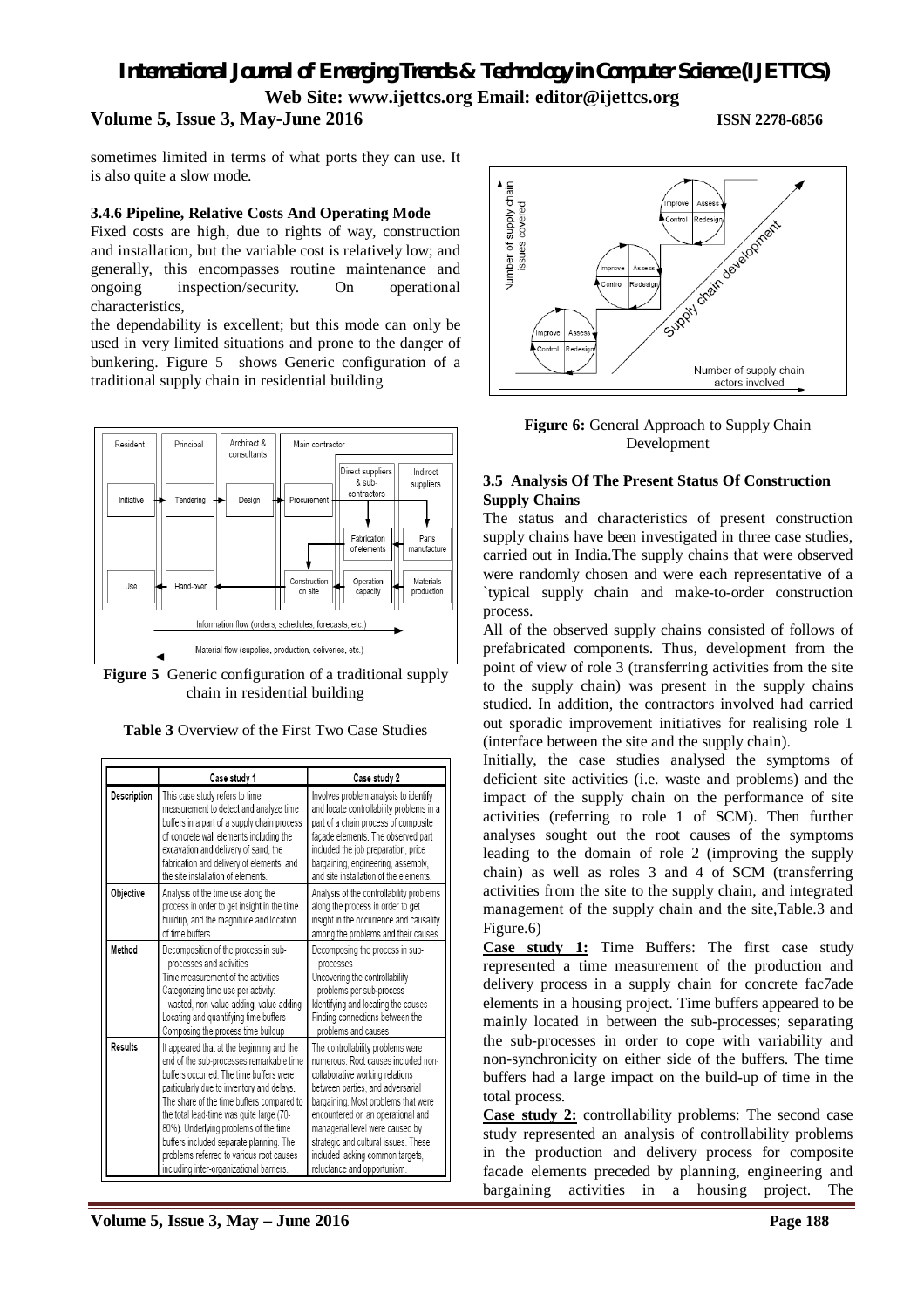controllability problems appeared to stem often from earlier activities in the chain process performed by prior actors.



**Figure. 7.** Summary of the most common problems in make-to-order supply chains

These results concur with the findings made in construction regarding the frequency of problems as well as their origin and causes. The findings from the case studies are in line with the findings in previous research and correlate to typical problems in make-to-order supply chains in manufacturing. This observation largely justifies that many problems existing in construction supply chains have their origin in the deficiencies of obsolete control principles. Therefore, problems encountered in construction supply chains may well be resolved by applying a generic methodology provided by SCM, and developing corresponding control principles and methods.(Figure.7)

#### **4.ABOUT SOFTWARE**

SPSS is a widely used program for statistical analysis in social science. It is also used by market researchers, health researchers, survey companies, government, education researchers, marketing organizations, data miners, and others.

#### **Statistics included in the base software:**

- Descriptive statistics: Cross tabulation, Frequencies, Descriptive, Explore, Descriptive Ratio Statistics
- Bivariate statistics: Means, t-test, ANOVA, Correlation (bivariate, partial, distances), Non parametric tests
- Prediction for numerical outcomes: Linear regression
- Prediction for identifying groups: Factor analysis, cluster analysis (two-step, K-means, hierarchical), Discriminate.

| File    | Edit            | View                                                                 | Data | Transform      | Analyze |                       | <b>Direct Marketing</b> | Graphs                   | <b>Utilities</b> | Add-ons |   | Window | Help |   |       |
|---------|-----------------|----------------------------------------------------------------------|------|----------------|---------|-----------------------|-------------------------|--------------------------|------------------|---------|---|--------|------|---|-------|
|         |                 |                                                                      |      |                |         |                       |                         |                          | 鞠                |         | E |        | Ë    |   | 聖     |
| $28:$ F |                 |                                                                      |      |                |         |                       |                         |                          |                  |         |   |        |      |   | Visit |
|         |                 |                                                                      |      | $\overline{A}$ |         |                       |                         | B                        |                  |         |   | C      |      | D | F     |
|         |                 | SECTION A:GENERAL INFORMATION                                        |      |                |         |                       |                         |                          |                  |         |   |        |      |   |       |
|         | $\overline{2}$  | QUIESTIONS                                                           |      |                |         |                       | <b>ANSWERS</b>          |                          |                  |         |   |        |      |   |       |
|         | 3               | Indicate the nature of your institution                              |      |                |         | Fully publicly funded |                         |                          |                  |         |   |        |      |   |       |
|         | $\overline{4}$  | Gender                                                               |      |                |         | Male                  |                         |                          |                  |         |   |        |      |   |       |
|         | 5               | What is your position in this organizati                             |      |                |         |                       |                         | <b>Managing director</b> |                  |         |   |        |      |   |       |
|         | $6\phantom{.}6$ | How long have you been the current p                                 |      |                |         |                       | Over 16 years           |                          |                  |         |   |        |      |   |       |
|         | 7               | Is supply chain management having all  Yes                           |      |                |         |                       |                         |                          |                  |         |   |        |      |   |       |
|         | 8               | Rate the working strategies of supply c Excellent                    |      |                |         |                       |                         |                          |                  |         |   |        |      |   |       |
|         | $\overline{9}$  | According to the current growth proces Current programming strategie |      |                |         |                       |                         |                          |                  |         |   |        |      |   |       |
|         | 10              | Choose the right option, where the sup During storage                |      |                |         |                       |                         |                          |                  |         |   |        |      |   |       |
|         | 11              | How do you rate the delivery activity of  Very effective             |      |                |         |                       |                         |                          |                  |         |   |        |      |   |       |
|         | 12              |                                                                      |      |                |         |                       |                         |                          |                  |         |   |        |      |   |       |

**Figure.8** Data Sheet Window In SPSS



Fiure.9 shows Analysis Results Based On Codebook Figure.8 shows Data Sheet Window In SPSS.Fiure.9 shows Analysis Results Based On Codebook. Figure.10 shows Results Related To Attributes Figure.11 shows Summarization Of Data Figure.12. shows Frequencies Table.

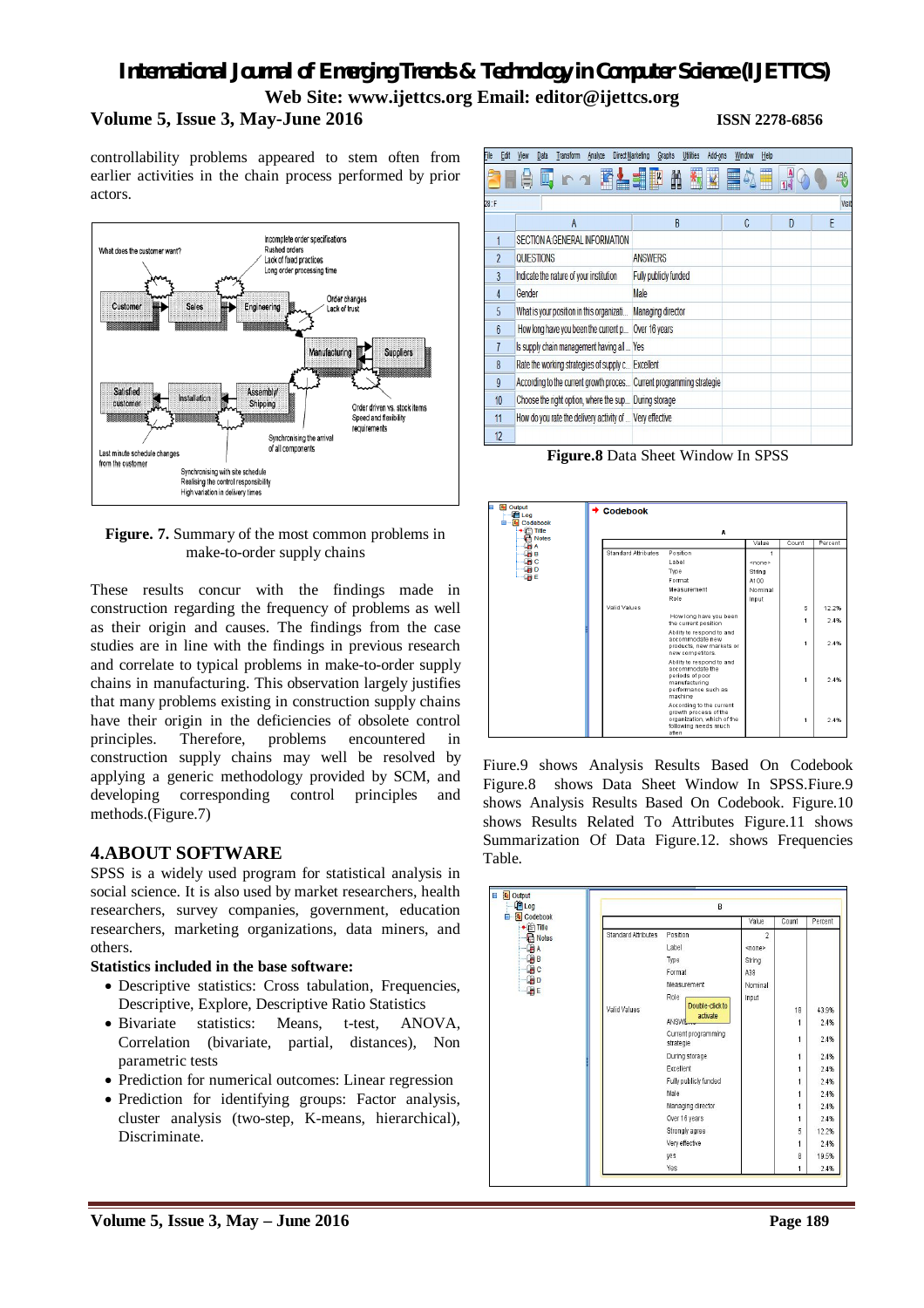**Volume 5, Issue 3, May-June 2016 ISSN 2278-6856**



**Figure.10** Results Related To Attributes

| <b>⊞</b> → B Output<br>tog                                            | $\rightarrow$ Summarize              |                                |         |          |         |       |         |  |  |  |
|-----------------------------------------------------------------------|--------------------------------------|--------------------------------|---------|----------|---------|-------|---------|--|--|--|
| <b>E</b> Summarize<br>Ė<br>$\rightarrow \oplus$ Title<br><b>Notes</b> | Case Processing Summary <sup>a</sup> |                                |         |          |         |       |         |  |  |  |
| <b>Case Processing</b>                                                |                                      | Cases                          |         |          |         |       |         |  |  |  |
| Case Summaries                                                        |                                      | Included                       |         | Excluded |         | Total |         |  |  |  |
|                                                                       |                                      | Ν                              | Percent | N        | Percent | Ν     | Percent |  |  |  |
|                                                                       | A                                    | 41                             | 100.0%  | 0        | 0.0%    | 41    | 100.0%  |  |  |  |
|                                                                       | B                                    | 41                             | 100.0%  | 0        | 0.0%    | 41    | 100.0%  |  |  |  |
|                                                                       | Ċ                                    | 41                             | 100.0%  | 0        | 0.0%    | 41    | 100.0%  |  |  |  |
|                                                                       | D                                    | 41                             | 100.0%  | 0        | 0.0%    | 41    | 100.0%  |  |  |  |
|                                                                       | E                                    | 41                             | 100.0%  | 0        | 0.0%    | 41    | 100.0%  |  |  |  |
|                                                                       |                                      | a. Limited to first 100 cases. |         |          |         |       |         |  |  |  |

**Figure.11** Summarization Of Data



**Figure.12** Frequencies Table

SPSS Statistics is a software package used for statistical analysis. Long produced by SPSS Inc., it was acquired by IBM in 2009. The current versions (2015) are officially named IBM SPSS Statistics. Companion products in the same family are used for survey authoring and deployment (IBM SPSS Data Collection), data mining (IBM SPSS Modeler), text analytics, and collaboration and deployment (batch and automated scoring services).The software name originally stood for Statistical Package for the Social Sciences (SPSS), reflecting the original market, although the software is now popular in other fields as well, including the health sciences and marketing.

### **5.RESULTS AND DISCUSSION**

Based on the empirical analyses and the generic body of knowledge concerning SCM, subjective and objective limitations in each of the roles of SCM can now be perceived. Subjective limitations are due to a deficiency in conceptualisation; objective limitations are caused by the characteristics of the environment of the problem addressed or peculiarities of construction in general. It can be assumed that these limitations have thwarted progress in developing construction supply chains.

**Role 1.** Improving the interface between site activities and the supply chain. It is a subjective limitation that the logistics initiatives have stressed (average) costs particularly, and thus failed to address the impact of supply chain variability on site assembly. In this regard, the last planner method provides an appropriate augmentation. In addition, there is an objective limitation due to the narrow focus of this role in relation to the whole supply chain. For instance, it is quite possible to improve the dependability of the deliveries of a supply chain through buffering, without addressing the whole supply chain, but the improvement of the dependability of the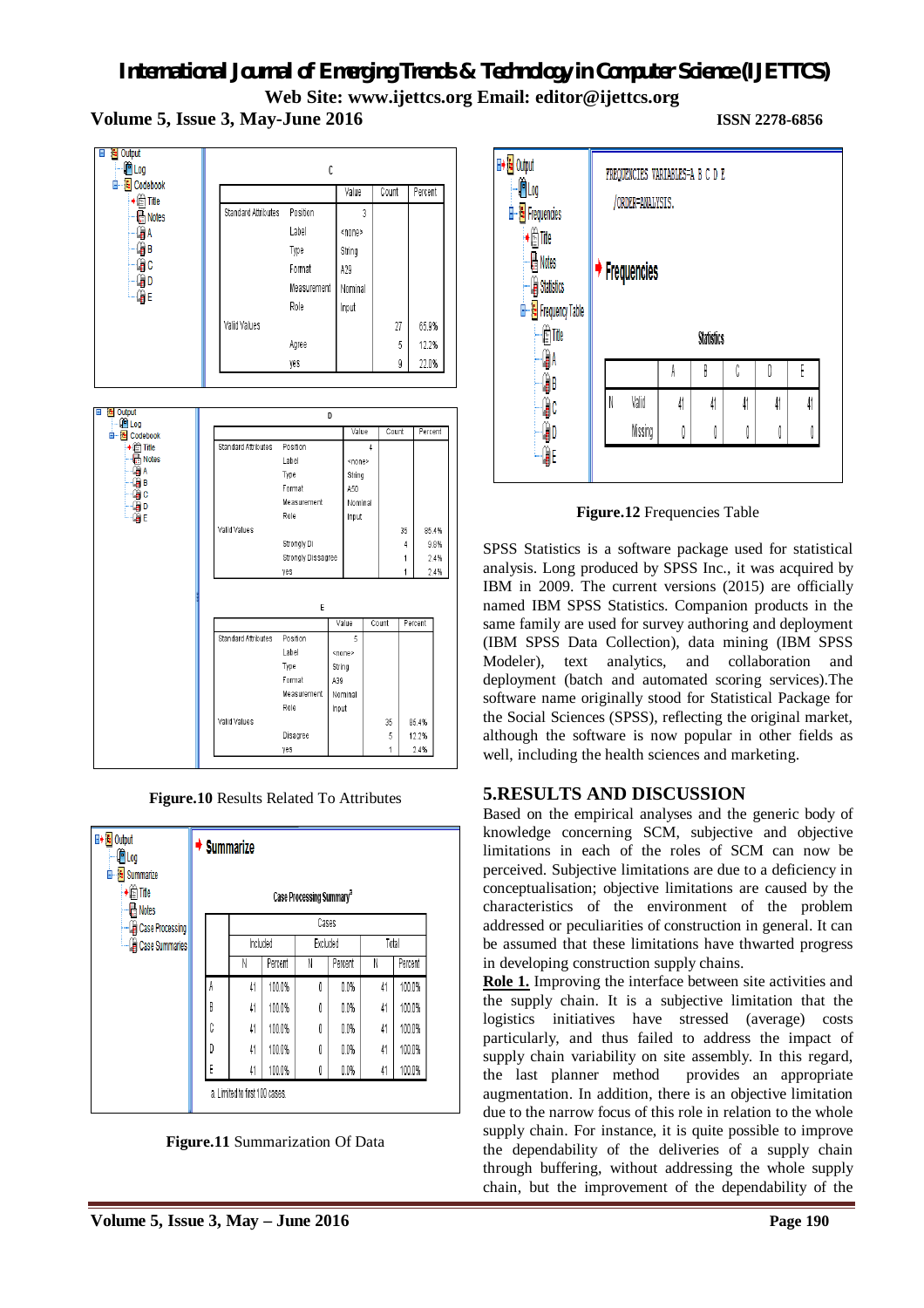total supply chain would be a more efficient and effective solution.

**Role 2.** Improving the supply chain Regarding this role, the erratic and undisciplined nature of customer activities causes objective limitations. There are problems at both ends of the delivery process. At the beginning, the product definition is incomplete or capricious, and at the end, the delivery date often changes and the installation conditions are chaotic. As far as possible, the supply chain should be shielded from these problems or made robust in relation to them.

**Role 3.** Transferring activities from the site to the supply chain Transferring activities of site yields objective limitations. In industrialisation, the structure and behaviour of the total process changes: the process is longer, the amount of design required more substantial, the error correction cycle longer, and requirements for dimensional accuracy usually higher. Thus the total process of industrialised construction tends to become complex and vulnerable to variability, even if the part of the process located on site becomes less complex. The inevitable penalties for variability may grow on account of this. Indeed, if activities are transferred o! site, the complexity that results in the supply chain must be managed well and be improved in order to profit from the intended benefits.

**Role 4** Integration of site and supply chain. Here again objective limitations can be discerned in many initiatives, related to the nature of constructed objects. The logic of many existing initiatives is based on the idea that SCM is more e!ective with stable supply chains and with standardised (even if customized) products. However both features, stable chains and standardised products, are restrictive to some extent in respect of market opportunities and the broad spectrum of demand for construction. Studies show that the benefits of designbuild, even if statistically observable, are minor. The most plausible reason for this is that the control and improvement of design-build processes have been poor. Presumably, it had been thought that mere improvement of the organisational structure would. A response rate of 25% was achieved in this study. The results showed that most of the respondents were highly educated; 6.7% held a diploma, 60% held a bachelor's degree and 33.3% had postgraduate qualifications. The responses from different departments were impressive, and those who had knowledge about the logistics issue answered the questionnaires. It was found that the respondents were 26 years and above in age. Women participated well in answering the questionnaires. At least 73.3% were married people, and the remaining 26.7% were single and divorced. Permanent staff played an active role in answering the questionnaires, 80% of them responded. Finally, 73.3% preferred to speak or communicate in English rather than the local languages.

Through the telephone conversation with a logistics manager in it was revealed that using trucks alone as a means of logistics reduces their rate of delivery of large quantities to their customers at long distances, so they were seriously finding alternative ways of getting to their customers with larger consignments within the shortest possible time period. It was mentioned that trucks were limited in the loads they can carry. Most of the members of staff of companies that responded said that their company produced cement was a percentage of 66.7% while 26.7% produced cement and aggregate. Most of these cement factories were situated in the Western part of TamilnNdu due to proximity to the source of raw material, so their logistics links were crucial to

transport their product to other parts of the country. Some of the companies (60%) were owned by individuals and 33.3% were multinationally owned. Dry process of cement production took the highest percentage lead with 93.3% because it is a fast method of production and more cost effective. Customers purchased their products from depots, factories and wholesalers. The percentage of customers who usually buy their products directly from the factory was 53.3%, followed by depot purchases at 40%, and wholesale plus those who had no idea where their products were purchased at 6.7%. Respondents who preferred using road to other means of logistics added up to 73.3%, and they confirmed that they had no intention of changing to another means of logistics for various reasons stated. Only 26.7% of the respondents were willing to change to another logistics system. Respondents emphasized that logistics and supply chain management were extremely important in their various organisations.

Modularization quality was excellent and many agreed that poor use of modularization led to negative outcomes in the company. 78% of the respondents confirmed that collaborative working arrangements in logistics influenced customers and improved customer satisfaction, therefore being extremely influential. They found that the level of commitment by the workers in different departments was excellent. Finally, about three quarters of the customers came back for the product because of an excellent logistics system. The respondents strongly agreed that their company had enough partners with appropriate collaborative skills to effective logistics and supply chain systems. In terms of knowledge sharing and transfer within the working environment, 78% felt this was strongly achievable. There was strong agreement that collaboration procurement methods promote innovation and improvement on major projects.

This was caused by a lack of infrastructure in other logistics systems in Tamilnadu. Timeouts delivery using trucks was regarded as Excellent by 90% of the respondents while for the railway logistics system, it was 10% because it had not operated for some decades. Cost effectiveness in delivery by truck was regarded as Excellent, but this is due to the fact that the rail logistics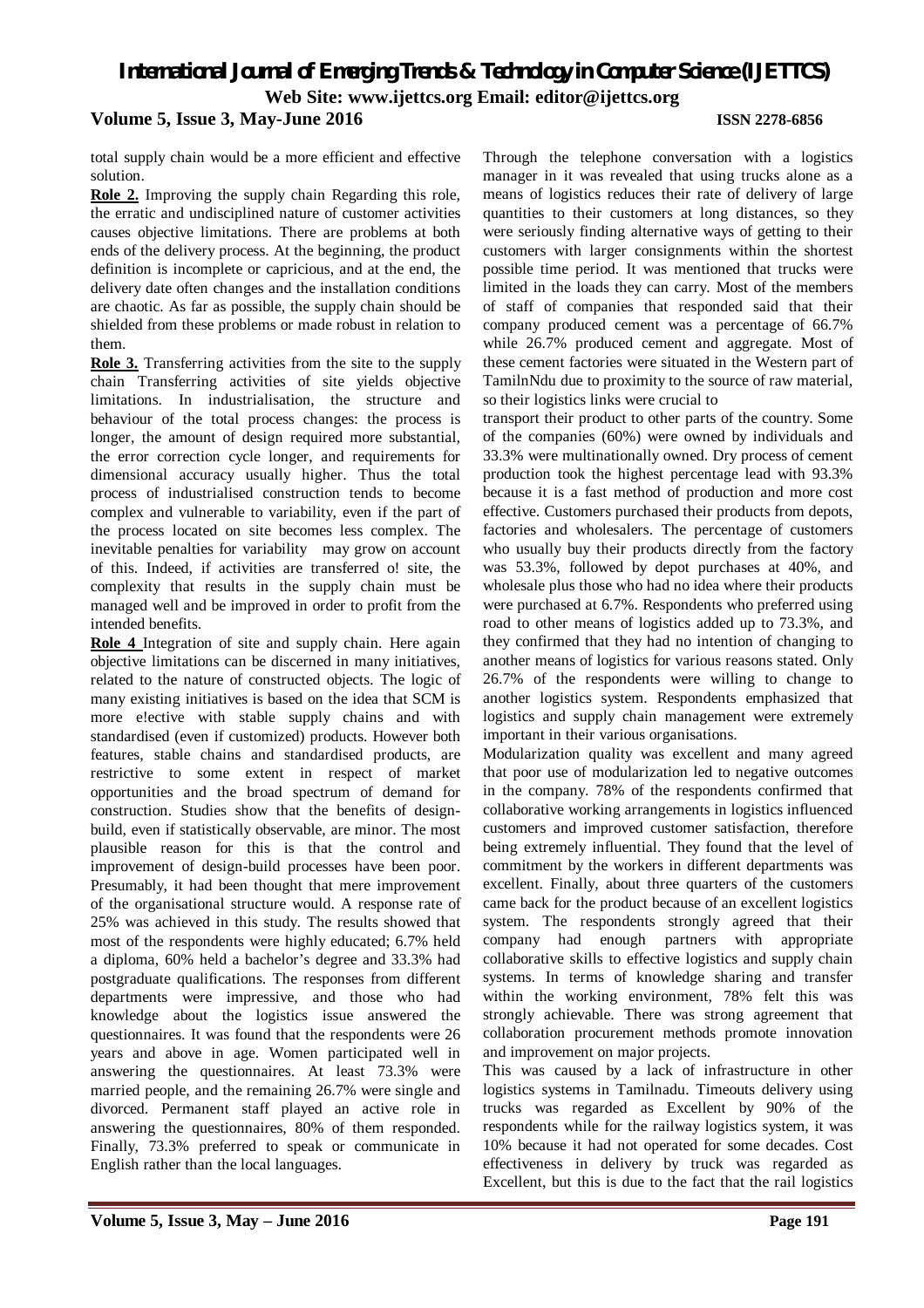#### **Volume 5, Issue 3, May-June 2016 ISSN 2278-6856**

had not been put into operation, it was therefore rated Poor. Customer satisfaction was rated Excellent for using road logistics because the product got to the end user at the appropriate time.

#### **5.1 Comparative Analysis**

The effective planning and management of a logistics and supply chain infrastructure is a challenge for most countries. However, a nation that is operating under only one kind of logistic system is an under-developed country. Most researchers have not deeply discussed a situation where it is suggested to the logistics and supply chain practitioners to implement another means of logistics different from the existing one. The practitioners of logistics infrastructure should always be ready to listen to external advice in order to enhance the quality of logistics operation and to ensure that the logistics system does generate benefits and contribute immensely to the economic growth of the nation. From the comparative discussion that was presented in this section, it is highly advisable to encourage most of the cement companies to use other means of logistics transportation system which are cheaper and more efficient. Maintaining such a system like the railway transportation system will enhance effective delivery, on time delivery and increase the overall turnover.

#### **6.CONCLUSION**

This paper contains three contributions to knowledge. Firstly, various existing initiatives towards construction supply chain development are explicitly related to a generic SCM methodology. In this context, four roles of SCM have been identified. Previous research has often been partial, focusing solely on one role at a time.Secondly, the present status of construction is empirically assessed from a supply chain viewpoint. The result of this investigation is revealed to be compatible both with previous observations in construction and in make-to order supply chains. The result provides a new, empirically founded understanding of construction supply chains and shows that great potential exists for their improvement. The majority of the causes of waste and problems are related to traditional management of the supply chain, and thus new principles and methods of modern SCM should provide a solution. Cement is a binder, a substance that sets and hardens independently, and it can also bind other materials together. It is a combination of different materials such as red alluvium, shale, limestone and gypsum in some cases, to produce cement. It is used in the construction of roads, bridges and also in building houses and towers. The effectiveness of the logistics system in the cement industry is of importance to the sustainability and execution of many building projects. The main target of this research was to find out why only trucks were used as the major means of transportation in the cement industry in TamilNadu and

also to use the findings of this research to minimize or eliminate the likely hazards that may occur when using trucks alone as a logistics system. Hazards such as, high accident rate on the road, product wastages, and traffic congestion on the highways are common in TamilNadu. According to the survey questionnaire sent to different cement companies in TamilNadu; it was found that 73.3% of the respondents still preferred to use the road link logistics system. The reason was that, though there is a railway infrastructure from one point to another, even from the factory to some towns far and near, the rail system logistics could not be used due to the obsolete infrastructure of the railway. To bring this back into operation, new infrastructures would have to be put in place. Furthermore, there are some works to be done concerning the logistics system which included collaboration with the government and to have the knowledge of how the modern rail logistics system is very significant in the world today. The use of only trucks for logistics in Tamilnadu is not only applicable to the cement factory alone but to other factories and companies like the sugar companies, breweries and petroleum companies. Proper orientation and information about the logistics and supply chain should be given to people in order to improve the logistics and the supply chain activities.

#### **References**

- [1]. T.Subramani, V.Jayaraman , " Analysis Of Construction Workers Migrate From Industries" , International Journal of Application or Innovation in Engineering & Management (IJAIEM) , Volume 4, Issue 5, pp. 274-283 , 2015
- [2]. T.Subramani, M.Sekar , " Preplanning And Scheduling Of Road Construction By Using PPM" , International Journal of Application or Innovation in Engineering & Management (IJAIEM) , Volume 4, Issue 5, pp. 234-244 , 2015
- [3]. T.Subramani, K.Chinnadurai , " Construction Management And Scheduling Of Residential Building Using Primavera" International Journal of Application or Innovation in Engineering & Management (IJAIEM), Volume 4, Issue 5, pp. 188-198 , 2015
- [4]. T.Subramani., P.S.Sruthi,.M.Kavitha. , "Causes Of Cost Overrun In Construction", IOSR Journal of Engineering, Volume. 4, Issue. 6 (Version 3), pp 1 - 7, 2014.
- [5]. T.Subramani., A.Sarkunam., J.Jayalakshmi "Planning And Scheduling Of High Rise Building Using Primavera" , International Journal of Engineering Research and Applications, Volume. 4, Issue. 6 (Version 5), pp 134 - 144, 2014.
- [6]. T.Subramani., P.T.Lishitha, M.Kavitha, "Time Overrun And Cost Effectiveness In The Construction Industry", International Journal of Engineering